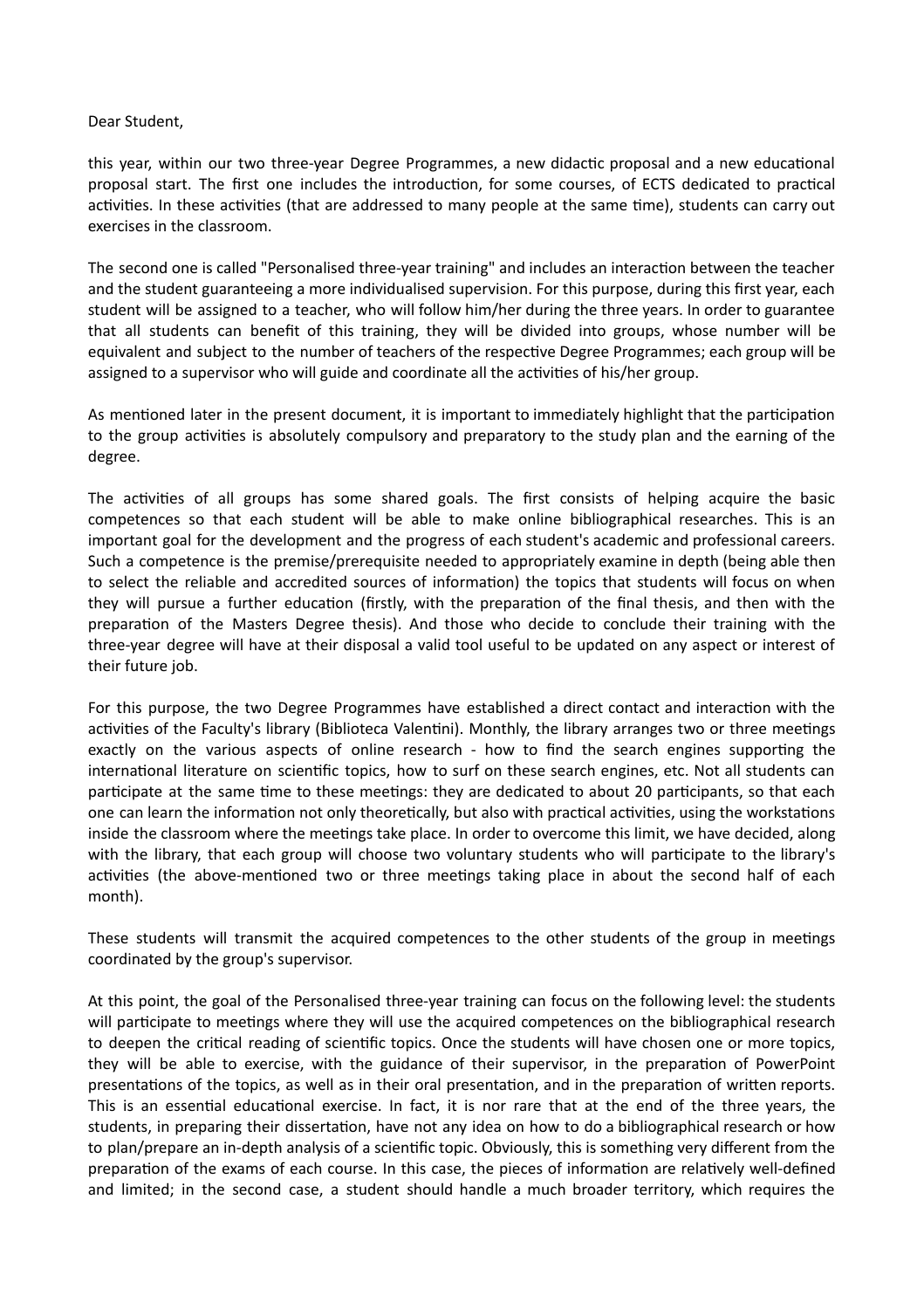assumption of many more responsibilities and a higher level of autonomy, both in thinking and in acting. He/she must know what to do and how to do it. In front of the responsibilities needed to carry out these activities and with a little time to do them, it is not rare that a student, even in a perfect good faith, thinks that there is nothing bad to pick here and there in the scientific literature passages of articles on the chosen topic for the final test, and to "cut and paste" them. When all this happens in good faith, the reasoning can be: "If these things have been already said and explained by others, why should I make efforts to say the same things but with other words?" So you can think that a dissertation is prepared by finding passages of literature compatible with or pertinent to the chosen topic, putting them together somewhat methodically, and trying to learn the resulting collage. Obviously, such an approach is conceptually wrong: understanding a topic is completely different from reporting what others have said on that topic. Only by individually, actively, and interactively reformulating the considered literature, a student can internalize the contents. The Training achieves just this goal: the student individually acquires the information concerning a certain topic (having learned how to acquire it); he/she actively exercises to express it both orally and in written form; by interacting with the other members of the group, he/she learns how to correct his/her errors, to deal with possible different interpretations, and to develop a greater critical thinking ability.

As you can see, this training does not take the place of the institutional one, but it expands it and completes it in a corresponding and convergent way.

These are the shared goals of the Personalised three-year training.

Obviously, there are also the individual liberty and the managerial independence of each teacher supervisor. Therefore, it can happen that a group is systematically or occasionally involved in other activities too, such as the participation to simple research protocols, or the elaboration of limited samples of data, etc. Of course, this kind of activities cannot be regulated in the same way for each teacher, because it depends on the specific competences and research areas of each teacher supervisor.

And, still in the area of individual freedom, students, too, will have one at the beginning of the third year. Since the Training's goals are the same for all the supervision groups, and can then overlap, there is no need to select and assign the supervisor according to the interests of the single student. So a student is assigned to a supervisor regardless of the scienfic interests of the one or the other. However, at the beginning of the third year, when a student should choose the topic of his/her dissertation, he/she can ask for carrying out the final work under the supervision of another teacher.

In this regard, it is important to note that the dissertation topic can be chosen in any discipline, and is not necessarily limited to the student's favourite topics. The competences a student should acquire during the preparation for the final test are mainly cross competences: it is not aimed at training an expert in a specific psychological study field, because this purpose belongs exclusively to the Masters Degree thesis (for those who pursue a further education by enrolling in a Masters Degree Programme). On the contrary, the competences acquired in the preparation for the final test should be considered preparatory for the Masters Degree dissertation. The above-mentioned competences can be developed and acquired under the supervision of any teacher of the Programme that a student is enrolled in. Since they are above all "technical" competences, their application by a three-year student to the research methods of Cognitive or Social Psychology, for example, should not be overestimated or underestimated in comparison to the possibility of applying them in different areas, such as the preparation of psychological tests, the administration of questionnaires, the compilation of observation protocols, etc.

Students should also remember that the request of passage from a supervisor to another can be taken into consideration on the basis of a balanced division of charges for each teacher.

All this regards the goals of the Personalised three-year training. Now we want to conclude the present document with information on other aspects.